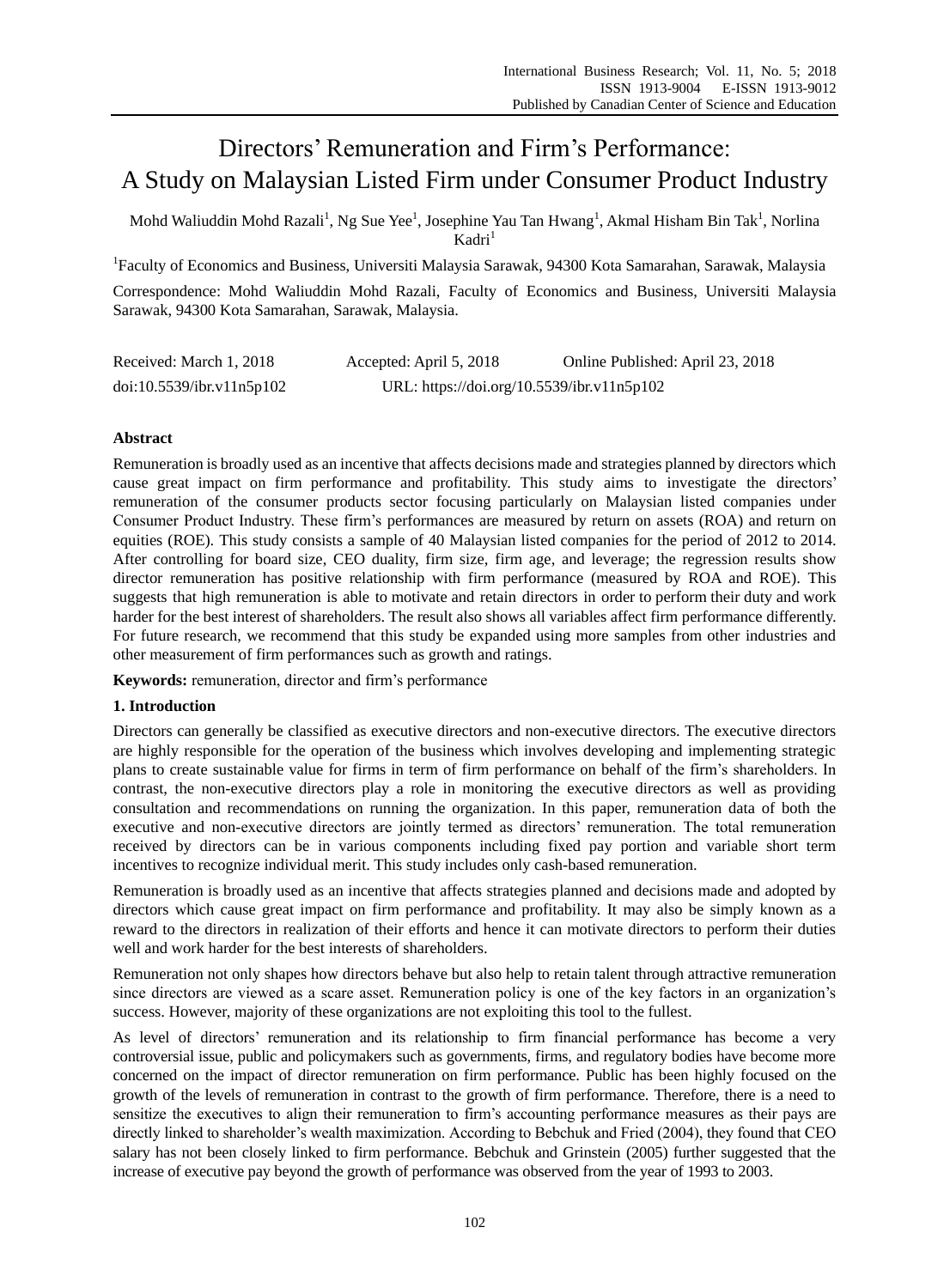In the Malaysian content, corporate governance such as disclosure of directors' remuneration still generally remain conservative and lacks transparency as compared to most developed countries such as the United State (US), the United Kingdom (UK) and Australia. Only some Malaysian firms disclose remuneration paid to directors due to their performance. Little attention has been given to developing countries such as Malaysia though there is increasing empirical evidence on corporate governance in developed markets. This causes the extent of the directors' remuneration affecting the superior firm performance as an example of economic value added (EVA) to be unobservable in Malaysia for recent period. Hence, the impact of directors' remuneration on firm performance is important to help policymakers and shareholders do strategic planning in director remuneration.

## **2. Literature Review**

Principal agent theory has been widely used by empirical researchers to explain the relationship between remuneration of agent (director) and the benefit of principal (shareholders) in terms of firm performance. According to Murphy (1985) and Jensen and Murphy (1990), Principal-agent theory can be used to justify the positive correlation between executive remuneration and firm performance. The linkage between director remuneration and firm performance should provide an attractive incentive for firm to succeed. These studies provided the insights into the ambiguous relationship between executives' remuneration, firm performance and effectiveness of corporate governance.

The positive relationship between executive remuneration and firm performance has remained strong among several empirical studies (e.g. Lewellen, Loderer, Martin & Blum (1992), Carpenter & Wade, 2002; Leonard, 1990). Based on the study conducted by Lewellen et al (1992), they found that executive compensation and firm performance has a positive relationship. They concluded that those firms which pay better will perform better. There is some evidence that higher levels of pay are associated with executive human capital (Carpenter & Sanders, 2002; Leonard, 1990). According to Hogan and Mc Pheters (1980), firms that acquired better and higher skills level of executive requested a higher pay in labor markets. Remuneration package can assist firms compete for high performers who contribute to firm's future successes (Gerhart, 2000). Besides, remuneration tends to increase willingness to work, self-efficacy and high performance. Michaud & Gai (2009) hypothesized that directors such as CEO who received higher pay tend to work harder and then succeed to improve firm's financial performance. The researcher found that only cash bonus had a significant positive effect on performance of firm.

Murphy (1985) examined 72 U.S firms from 1964 to 1981 and found a strong positive correlation between executive compensation and firm performance (measured by shareholders' return and realized growth in sales). Jensen and Murphy (2004) added that the immediacy and tangibility of cash awards can provide stronger incentives than uncertain paper gains in equity plans. Bruck, Liu, and Skovoroda (2008) concluded that the executive payment positively relates to the past and current firm financial performance. In contrast, Kutum (2015) found no significant relationship exists between CEO remuneration and bank performance in Canadian Banks except a weak positive relationship with return on assets (ROA).

There is also a lack of consistency and mixed results in Malaysia. Additionally, all these studies focused on non-financial firms. Jaafar et al (2012), who focused on family-owned companies, found directors' remuneration has a positive relationship with firm performance. Similar results were obtained by Syaiful, Effiezal and James (2012), they found that in Malaysian family firms, directors' remuneration significantly affects the board motivation in improving firm performance. Directors' remuneration being significantly related to ROA have been supported by Yatim (2012) In addition, a study by Hassan et al (2003) on Malaysia firms' performance before and during the Asian financial crisis (i.e., 1996 to 1998) found a weak positive relationship between director remuneration and firm performance. In contrast, Tee and Hooy (2009) examined a sample of government-linked companies (GLCs) from 2001-2006, and found a negative relationship between directors' remuneration and company performance (measured by lagged return on equity). However, Dogan and Smyth (2002) and Abdullah (2006) found no evidence that directors' remuneration has an impact on firm performance.

Core et al (1999) reported that excess CEO compensation has a negative association with stock returns and operating performance. Whereas, Croci, Gonenc, and Ozkan (2012) found that CEO compensation is negatively related to performance in family firms. Aduda (2011) applied a regression model to examine relationship between Kenya commercial bank's executive compensation and firm performance and found negative non-significant relationship between executive compensation and financial performance. On the other hand, Alshimmiri (2004) examined Arabic Emirates real estate investment trust (REIT) sector and found that there is a negative relationship between executive's cash remuneration and REIT companies' performance (measured by ROA and ROE).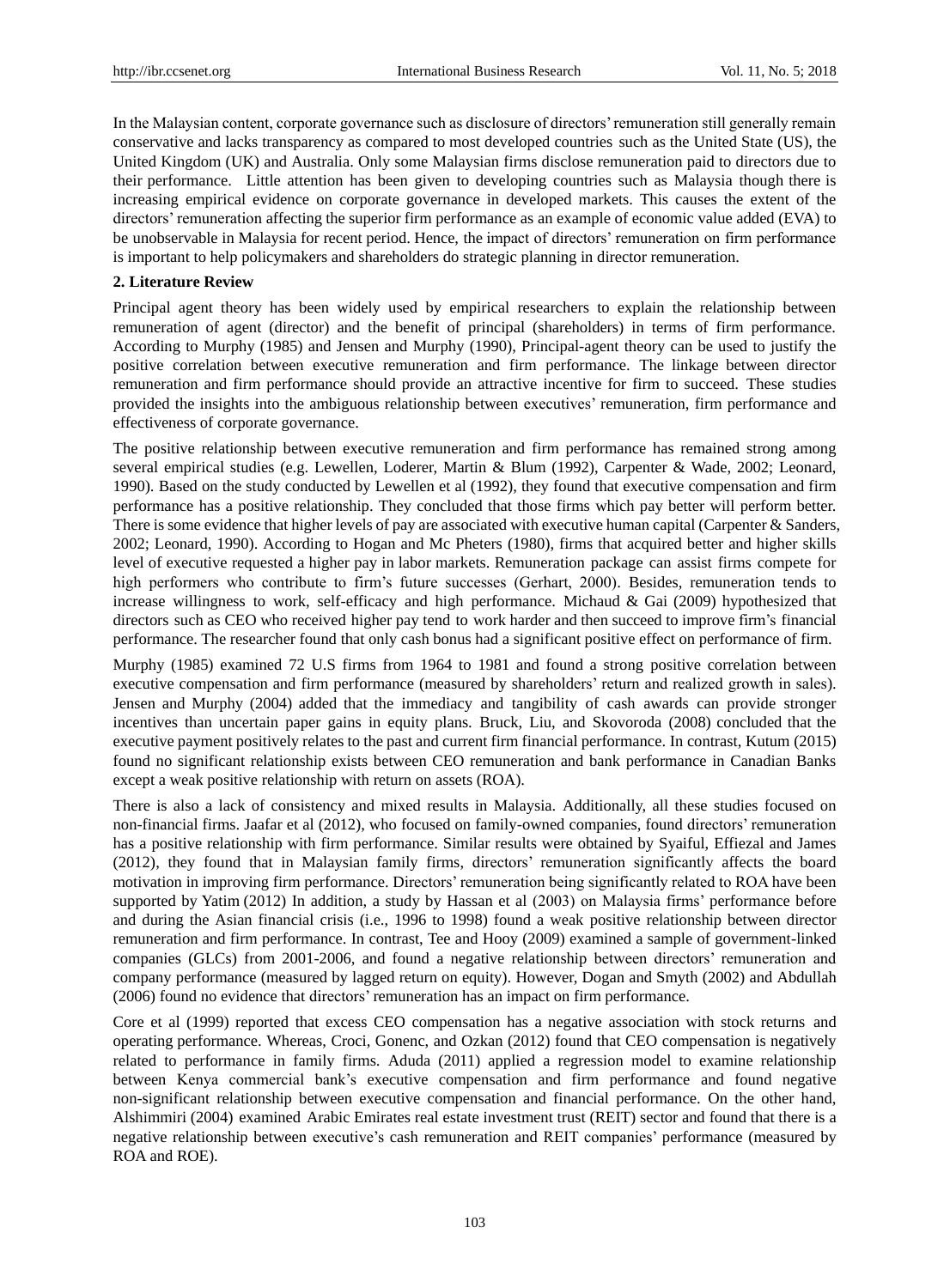## **3. Methodology**

#### *3.1 Sample*

In terms of sample selection, this research was carried out by obtaining secondary data and information from Bursa Malaysia official website, companies annual reports and DataStream databases. The sample of this study comprised of 40 Malaysian listed companies from Consumer Product Industry over 3-year period between 2012 until 2014. Listed firm was chosen because under Malaysia Code of Corporate Governance, these companies are required to disclose the information of executive pay structure and the level of remuneration in annual report.

The remuneration information is collected manually from annual reports available online in Bursa Malaysia official website. The data was collected from annual reports for three years from 2012 until 2014. The sampled return on asset (ROA) and return on equity(ROE) information was drawn from publically available standardized financial databases such as DataStream. Besides, the director board size and the number of executive directors' data were extracted manually from the annual reports of the respective companies. While, other firm level data for the other variables were gathered from Thompson Reuters DataStream.

## *3.2 Regression Model*

This study employed multiple regression analysis to examine the relationship between the firm performance, and director remunerations and other control variables. The model attempts to identify the factors that are likely to have explanatory power towards the firm performance. The Model of this study is expressed as follow:

Firm Performance = f (Director remuneration, board size, CEO duality, firm size, firm age, (FP) leverage)

Hence our function can be estimated under the following model:

# $FP_{i,t}$  =  $\alpha + \beta_1 DREM_{i,t} + \beta_2 BOARD_{i,t} + \beta_3 DUAL_{i,t} + \beta_4 FSIZE_{i,t} + \beta_5 FAGE_{i,t} + \beta_6 FLEV_{i,t} + \epsilon_{i,t}$

Whereby; Dependent variable FP which is expressed in the following terms:  $EVA =$  the firm's economic value added  $ROA$  = the firm's return on asset ROE  $=$  the firm's return on equity

Independent variable  $DREM = director$  remuneration for the firm i at year t

Control variables

| <b>BOARD</b> | $=$ the firm's board size for the firm i at year t  |
|--------------|-----------------------------------------------------|
| <b>DUAL</b>  | $=$ the firm's CEO duality for the firm i at year t |
| <b>FSIZE</b> | $=$ the firm's size for the firm i at year t        |
| FAGE         | $=$ the firm's age for the firm i at year t         |
| <b>FLEV</b>  | $=$ the firm's leverage for the firm i at year t    |
|              |                                                     |

#### **4. Results and Discussion**

#### *4.1 Descriptive Statistics*

Table 1 presents the summary statistic for this study. As shown in the table the mean of economic value added (EVA) for the sample companies in is -0.6033 and varies from -67.6 (minimum) to 79.31 (maximum). The gap between the minimum and maximum score is quite high for them. The standard deviation is 19.004. EVA is used to measure both internal and external performance which calculated by deducting cost of capital from operating profit, adjusted for taxes. The second proxy for dependent variable is ROA. ROA is measured by dividing a firm's net income by its total assets. An analysis of Table 1 reveals that the average ROA for sample companies is 6.9% and ranging from -1.3% to 21.6%. The standard deviation is 4.5%. The third measurement of dependent variable is ROE. ROE is measured by net income divided by common equity. The mean of ROE for the sample companies is 11.12%. The range of minimum and maximum is between -2.43% and 56.27%. The standard deviation is 8.01%.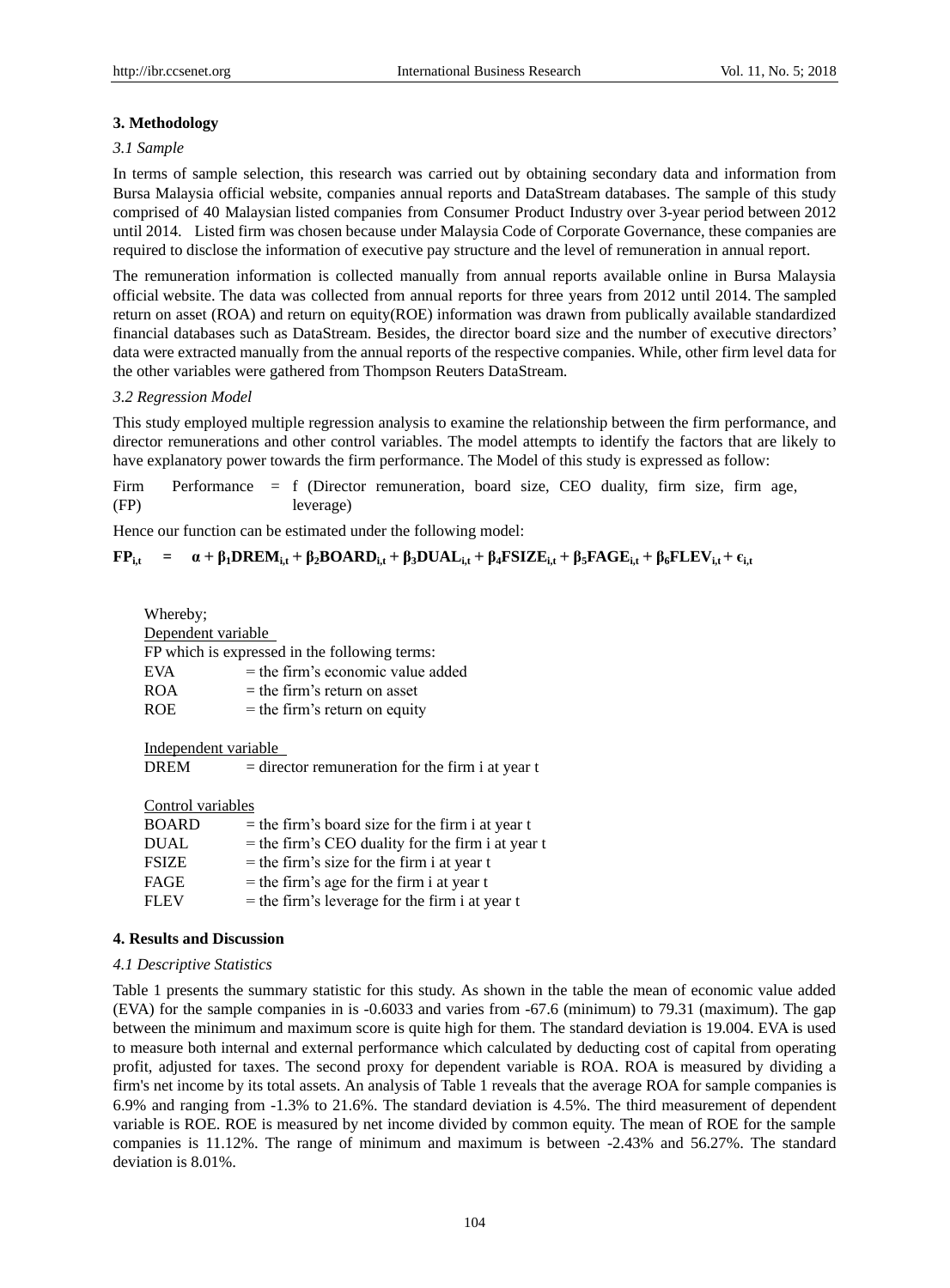| Variable     | Mean     | Min       | <b>Max</b> | Std. Dev. |
|--------------|----------|-----------|------------|-----------|
| EVA          | $-0.603$ | -67.600   | 79.310     | 19.004    |
| <b>ROA</b>   | 0.069    | $-0.013$  | 0.216      | 0.045     |
| <b>ROE</b>   | 0.1120   | $-0.0243$ | 0.5627     | 0.0801    |
| <b>REM</b>   | 13.929   | 10.692    | 16.372     | 1.477     |
| <b>BOARD</b> | 7.967    | 3.000     | 12.000     | 1.782     |
| <b>DUAL</b>  | 0.142    | 0.000     | 1.000      | 0.350     |
| <b>FSIZE</b> | 12.803   | 10.811    | 15.416     | 0.933     |
| FAGE         | 22.450   | 3.000     | 53.000     | 13.689    |
| <b>FLEV</b>  | 32.981   | 0.130     | 93.040     | 38.714    |

Table 1. Summary of Descriptive Statistics

The variables such as director remuneration, firm size in Table 1 is transformed into a natural logarithm. In fact, natural logarithm helps the variables to distribute the value to normal. Table 1 also exhibits the descriptive statistics related to mean of the log director remuneration (REM). The range of minimum and maximum is between 10.69195 and 16.37176. The standard deviation is 1.476886. Furthermore, the mean (median) for board size (BOARD) is around 7 to 8 directors. Board size is calculated by the number of directors in company. CEO Duality (DUAL) is dummy variable, the mean is 0.1416667 indicates that only 14.16% of the CEO holds chairman post simultaneously. Other control variable which is firm size (SIZE) is measured by natural log of total assets of the companies; the log firm size had an average of 12.80291. The range of minimum and maximum is between 10.8106 and 15.41611. The standard deviation is 0.9327618. The mean of the firm age is 22.45 years. The range of minimum and maximum is between 3 to 53 years. The last control variable which is the leverage (LEV) has an average of 32.981%. The range of minimum and maximum is between 0.13% and 93.04%. The leverage is measure by dividing total liabilities per total assets. The gap between the minimum value and maximum value is quite high.

## *4.2 Pearson's Correlation Coefficient*

Table 2 shows that EVA has positive correlation with BOARD at 5% and negative correlation with DUAL and SIZE at 1% significant level. Next second performance measurement, which ROA has positive correlated with ROE and DREM and has negative correlation with FLEV. All of them have significant level at 1%. The third dependent variable which is ROE is positive correlated with REM at 1%. It also has negative correlation with DUAL. DREM as independent variable has positive relationship with FSIZE and FLEV at 1% significant level. Meanwhile, control variables BOARD has negative correlation with DUAL and FAGE at 1% and 10% respectively. FLEV and FAGE has positive correlation with FSIZE at 1% significant level. There is no correlation exist between FAGE and FLEV.

|              | <b>EVA</b>  | <b>ROA</b>  | <b>ROE</b> | <b>DREM</b> | <b>BOARD</b>          | <b>DUAL</b>          | <b>FSIZE</b> | <b>FAGE</b> | <b>FLEV</b> |
|--------------|-------------|-------------|------------|-------------|-----------------------|----------------------|--------------|-------------|-------------|
| <b>EVA</b>   |             |             |            |             |                       |                      |              |             |             |
|              |             |             |            |             |                       |                      |              |             |             |
| <b>ROA</b>   | 0.009       |             |            |             |                       |                      |              |             |             |
|              | 0.922       |             |            |             |                       |                      |              |             |             |
| <b>ROE</b>   | $-0.03$     | $.838***$   |            |             |                       |                      |              |             |             |
|              | 0.741       | 0.000       |            |             |                       |                      |              |             |             |
| <b>DREM</b>  | $-0.011$    | $.289***$   | $.417***$  |             |                       |                      |              |             |             |
|              | 0.901       | 0.001       | 0.000      |             |                       |                      |              |             |             |
| <b>BOARD</b> | $.196***$   | $-0.101$    | $-0.066$   | 0.095       |                       |                      |              |             |             |
|              | 0.032       | 0.272       | 0.475      | 0.300       |                       |                      |              |             |             |
| <b>DUAL</b>  | $-.238$ *** | $-0.144$    | $-0.176$   | $-0.073$    | $-.235***$            |                      |              |             |             |
|              | 0.009       | 0.117       | $0.055*$   | 0.427       | 0.010                 |                      |              |             |             |
| <b>FSIZE</b> | $-.316***$  | $-0.027$    | 0.071      | $.358***$   | $-0.013$              | 0.176                |              |             |             |
|              | 0.000       | 0.767       | 0.438      | 0.000       | 0.892                 | 0.055                |              |             |             |
| <b>FAGE</b>  | 0.043       | 0.052       | 0.001      | $-0.019$    | $-0.171$ <sup>*</sup> | $0.151$ <sup>*</sup> | $.476***$    |             |             |
|              | 0.645       | 0.576       | 0.890      | 0.840       | 0.062                 | 0.099                | 0.000        |             |             |
| <b>FLEV</b>  | 0.018       | $-.299$ *** | 0.088      | $.283***$   | 0.047                 | $-0.049$             | $.239***$    | $-0.061$    | 1           |
|              | 0.845       | 0.001       | 0.34       | 0.002       | 0.614                 | 0.593                | 0.008        | 0.506       |             |

\* , \*\* , indicate significance at the  $10\%$ , 5% and 1% levels, respectively.

*4.3 Multiple Regression Analysis*

Table 3 presents panel data analysis results of EVA (model 1), ROA (model 2) and ROE (model 3). In order to see the relationship between director remuneration and these variables, our equations model was re-estimated by replacing the dependent variable EVA by ROA and ROE. Director remuneration is expected to have a positive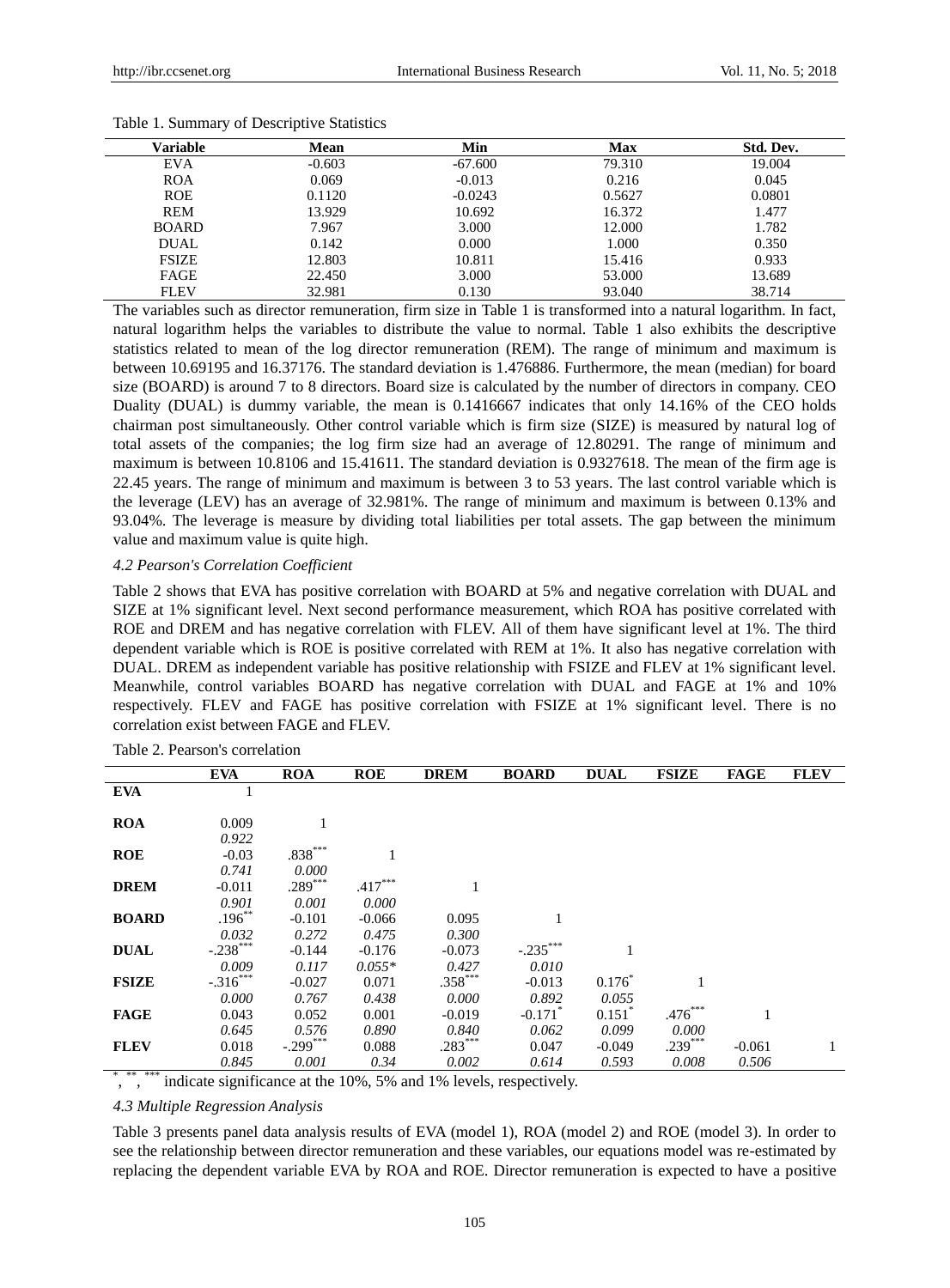significant relationship with firm performance in term of ROA and ROE. As presented in Table 3, the coefficient value of director remuneration is 0.007 in regression model 2, and 1.201 in regression model 3. As shown in model 2 and 3 in Table 3, there was a positive significant relationship between director remuneration and firm performance in term of ROA and ROE which p-value at level of significance at 0.01. It implies that director remuneration is positively affecting firm performance in our sample in term of ROA and ROE. The higher the remunerations directors received, the better the firms perform. Better remuneration can maintain the quality of the directors and encourage directors to work harder which can improve the firm performance as a whole. This result is consistent with prior study by Jensen and Murphy (1990) and Bebchuk and Fried (2004). Prior studies suggest that firm that provides high remuneration tend to motivate directors to work harder. Hence, directors can apply their knowledge, skills and experiences to enhance firm performance and keep long term success (Michaud & Gai, 2009). However, our finding indicates that if EVA is used to proxy firm performance, it shows positive insignificant to director remuneration. This outcome is consistent with study done by Defina, Harris and Ramsay (1994).

|                         | Model 1 (EVA) | Model 2 (ROA) | Model 3 (ROE) |
|-------------------------|---------------|---------------|---------------|
|                         |               |               |               |
| Constant                | 32.753        | $-0.029$      | $-12.882$     |
|                         | 1.218         | $-0.489$      | $-1.137$      |
| <b>DREM</b>             | 1.214         | $0.007***$    | $1.201***$    |
|                         | 0.930         | 2.562         | 2.184         |
| <b>BOARD</b>            | 1.598*        | $-0.004***$   | $-0.582$      |
|                         | 1.633         | $-1.649$      | $-1.412$      |
| <b>DUAL</b>             | $-10.665**$   | $-0.026***$   | $-4.900***$   |
|                         | $-2.150$      | $-2.339$      | $-2.344$      |
| <b>FSIZE</b>            | $-5.427**$    | 0.003         | 1.008         |
|                         | $-2.288$      | 0.572         | 1.008         |
| <b>FAGE</b>             | $0.312**$     | 0.000         | $-0.016$      |
|                         | 2.148         | 0.234         | $-0.255$      |
| <b>FLEV</b>             | 0.030         | $0.001***$    | 0.004         |
|                         | 0.666         | $-4.043$      | 0.202         |
| $\mathbb{R}^2$          | 0.128         | 0.207         | 0.128         |
| Adjusted $\mathbb{R}^2$ | 0.082         | 0.165         | 0.082         |
| F                       | 2.774         | 4.916         | 2.773         |
| <b>Sig</b>              | 0.015         | 0.000         | 0.015         |

Table 3. Summary of Multiple Regression Analysis

\*, \*\*, \*\*\* indicate significance at the 10%, 5% and 1% levels, respectively.

As shown in Table 3 board size has negative relationship with ROA at 10% significant level and positive relationship with EVA at 1% significant level. Theoretically, authors such as Jensen (1993) concluded that companies with oversized board of directors tend are more likely to become less effective and may decrease their efforts and resulting higher degree of free-riding. He added that large boards cause poor communication and decision making problems. Hence, it is difficult for a large board to coordinate and monitor management. In other words, a large board may reduce the effectiveness of board monitoring and therefore lower firm performance. On the other hand, some argue that there are positive relationships between board size and firm performance. When the board size grows large, more resource networks and independent and professional views can be brought to board.

The third variable which is CEO duality has negative relationship with firm performance in all model. The results provide evidence that CEO duality is negative and significantly suggesting a lower firm performance for those who play dual role of CEO and Chairman of Board. The results show a negative relation between CEO duality and the firm performance, significant at the 0.01 level for both all dependent variables (EVA, ROA & ROE). These results confirm our findings and suggest that a CEO who is also chair of the board tends to decrease the firm performance than a CEO who does not hold both positions. This finding is in line with Conyon (1997) who found the separation of chairman and CEO post might potentially alleviate agency problems. According to Jensen (1993), the presence of CEO duality may cause difficulty in controlling the management; as it tends to be biased towards the management's interest which may cause less effectiveness of the board functions, thus lower firm performance. The finding is further explained by Conyon and Peck (1998), they point out that a combined role of Chairman and CEO would trigger a potential conflict of interest while carrying out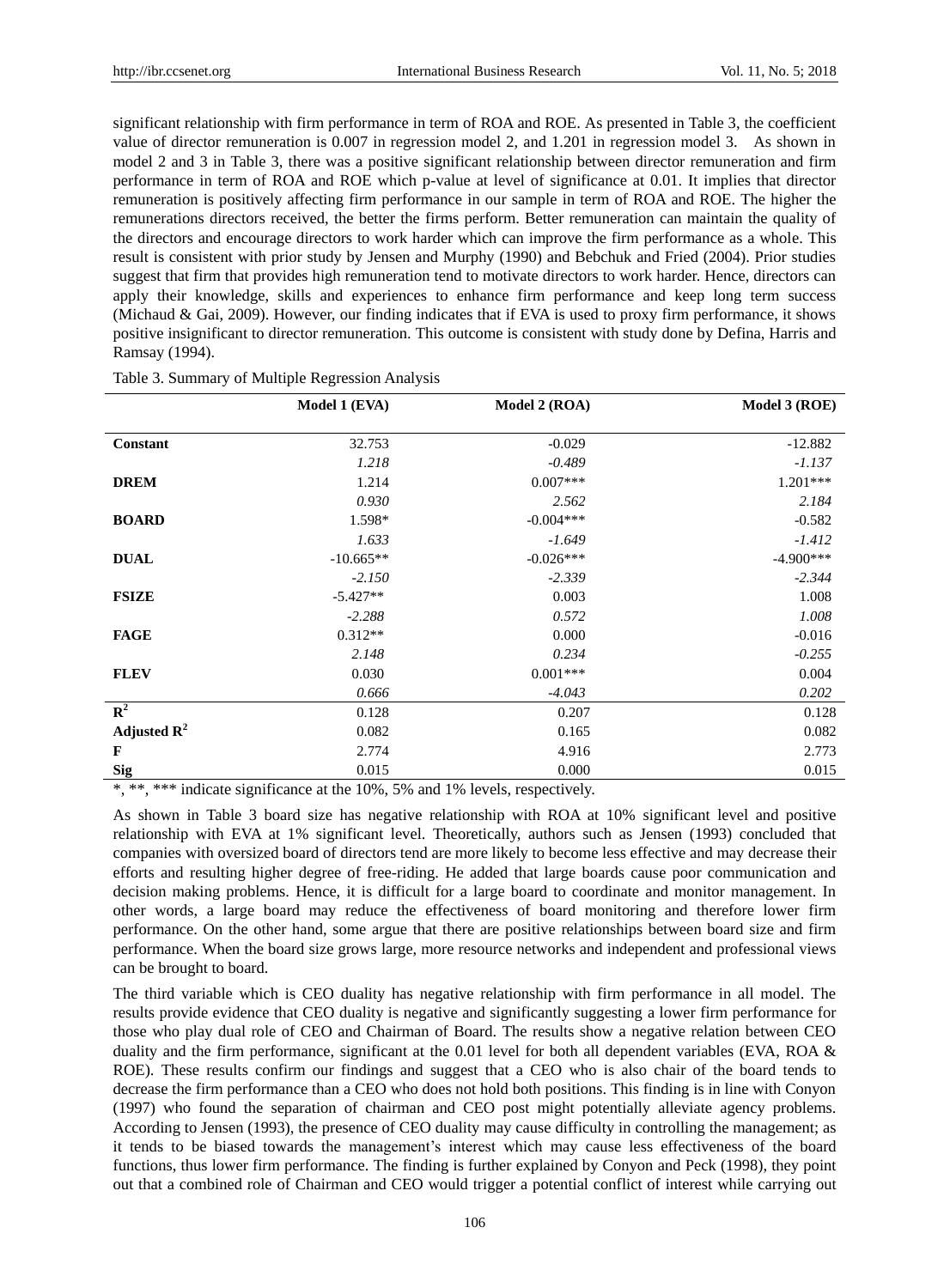these separate responsibilities. This negative effect can be explained by the fact that CEO duality is widely seen as against good governance practices. Thus, this can explain our results of CEO duality have a negative impact on firm performance (ROA and ROE).

As shown in the table 3 above, firm age is found to be an insignificant variable to determine firm performance for ROA and ROE. This result is consistent with the research done by Ghosh (2006), who found that firm age was an insignificant variable based on 462 manufacturing companies. However, the coefficient of firm age indicates a significant positive relationship between EVA and firm age at 1% significant level. This result is in line with the studies done by Coad, Segarra, and Teruel (2013) who that found the evidence of firm improves with age. This may be due to older firms have steadily improved their productivity, hence create higher growth of profits and lower debt ratios. This relationship can also be explained by the theory of learning by doing, which stated that firms are more likely to improve their productivity efficiency over time by learning from their past experiences (Balik & Gort, 1993).

A negative relationship was found between firm size and their firm performance when economic value added (EVA) is used to proxy firm performance. Nevertheless, the results for ROA and ROE as proxy for firm performance show there is positive insignificant relationship between firm size and firm performance. Results in Table 3 shows a significant negative relationship between the size of firm and EVA with a coefficient of -5.427. This indicates that any increment in size of the firm will decrease the firm performance. The reason behind is firm's expansion in the size could incur a greater increment in capital cost proportion as compared to the earnings generated. This outcome is consistent Issham et al (2008) as they also concluded that large size and government linked firms are more likely to have lower EVAs. Same result also has been found by Hudaib and Haniffa (2006). One possible explanation has been suggested by Hannan and Freeman (1989) which is smaller firms are tend to be more creative, innovative and willing to change in order to enrich their values.

The last variable which is FLEV has a positive relationship with ROA at 1% significant level. The positive impact of leverage towards firm performance has been supported by many studies (Akhtar et al., 2012; Ward & Price, 2006; Sharma, 2006; Myers, 2001). Jensen (1986) mentioned that leverage reduces the free cash flow problems therefore increase firm's performance.

## **5. Conclusion and Implication of the Study**

This study provides evidence of positive significant relationship between director remuneration and firm performance in terms of ROA and ROE. We suggest that high remuneration may able to motivate and retain directors in order to perform their duty and work harder for the best interest of shareholders. The results also show CEO duality and firm size has a negative significant relationship with firm performance. Meanwhile, firm age and firm leverage show a positive significant relationship with firm performance. Nevertheless, Board size shows mixed results with firm performance when using different proxies.

The results in this study can be used as a guidance for investors during their investment decisions making. The main finding of the research shows that directors' remuneration is positive significantly related to firm performance (measured by ROA and ROE). This study contributes to a better understanding for investors as how directors' remuneration tends to create value and increase firm profitability. Next, this study can be used to help managers to gain a better insight on how to enhance firm performance. By providing higher remuneration, directors will be motivated to work harder and increase productivity, this will boost up firm performance as a whole. This research also assists managers to develop more effective strategies in order to prepare organizations for a rapidly changing business environment. Our study also recommends the managers to have close monitoring on director remuneration, CEO duality and leverage, as these factors do have an impact on the firm performance.

This research also tends to provide some useful references to the regulator; such as the need of Bursa Malaysia to enforce the rules and regulations of disclosure especially those factors that are found to be significantly affecting the firm performance. With good corporate governance such as monitoring of director remuneration, the public, investors and employees will be more well protected and treated equally in order to create a transparent capital market in long run. We suggest future research may include a broader sample from other industries or countries and testing on other measurements of firm performance such as growth and ratings.

#### **Acknowledgements**

This research gratefully acknowledges the assistance of Universiti Malaysia Sarawak by giving Research Acculturation Grant Scheme [RAGS/SS01 (2)/1309/2015(3)].

#### **References**

Abdullah, S. N. (2006). Directors' remuneration, firm's performance and corporate governance in Malaysia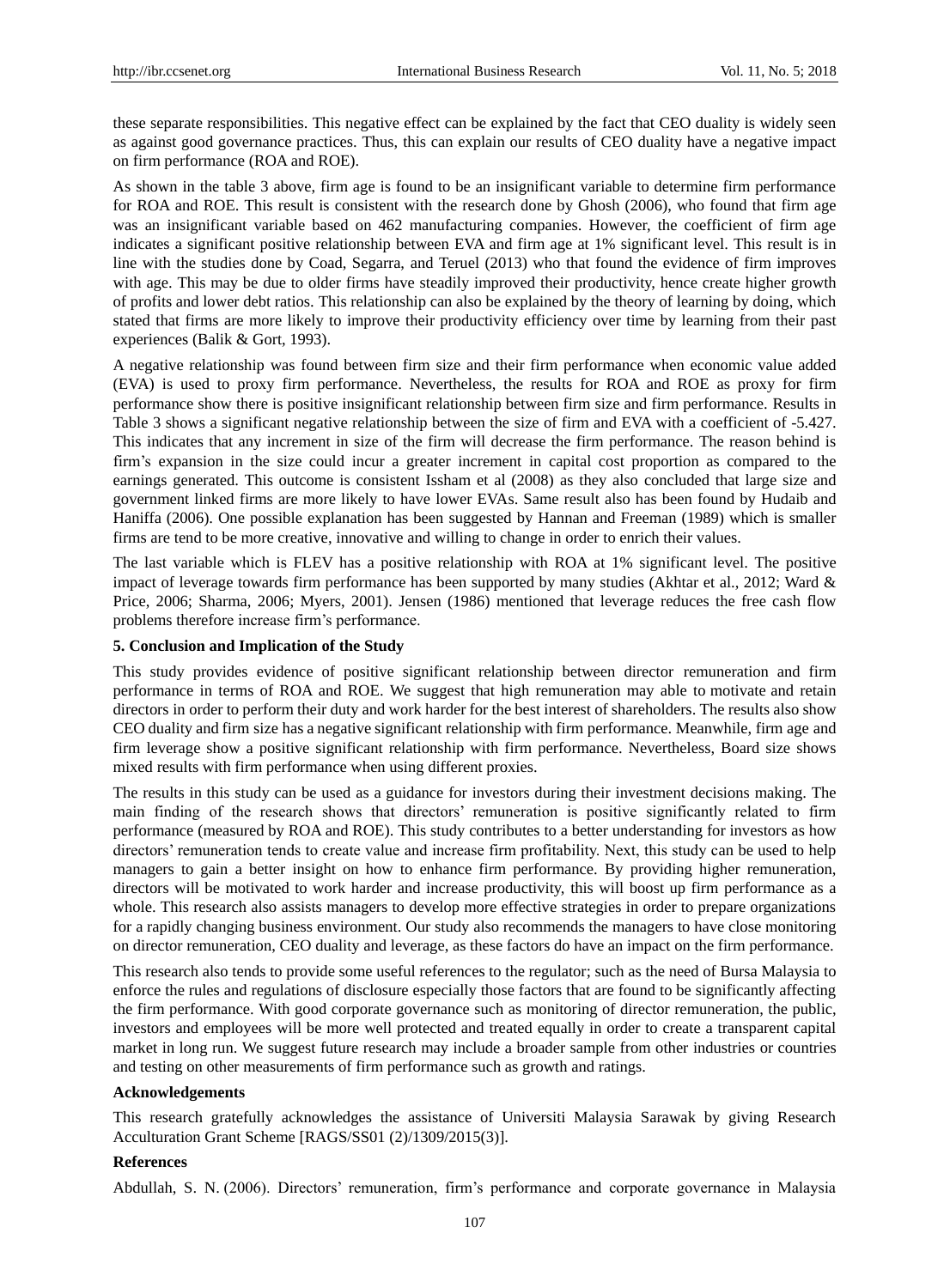among distress companies. *Corporate Governance*, *6*(2), 162-174. https://doi.org/10.1108/14720700610655169

- Aduda, J. (2011). The relationship between executive compensation and firm performance in the Kenyan banking sector. *Journal of Accounting and Taxation*, *3*(6), 130-139.
- Akhtar, S., & Javed, B. et al. (2012). "Relationship between financial leverage and financial performance: evidence from fuel & energy sector of Pakistan." *European Journal of Business and Management, 4*(11), 7-18.
- Alshimmiri, T. (2004). Board composition, executive remuneration, and corporate performance: the case of REITS. *Corporate Ownership & Contro*l, *2*(1), 104-118. https://doi.org/10.22495/cocv2i1p8
- Bahk, B. H., & Gort, M. (1993). Decomposing Learning by Doing in New Plants. *Journal of Political Economy, 101*(4), 561-583. https://doi.org/10.1086/261888
- Bebchuk, L. A., & Fried, J. A. (2004). Pay without performance. *Boston: Harvard University Press.*
- Bebchuk, L., & Grinstein, Y. (2005). The Growth of Executive Pay. *Oxford Review of Economic Policy, 21*(2). https://doi.org/10.1093/oxrep/gri017
- Bruck, T., Liu, X., & Skovoroda, R. (2008). Top executive pay and firm performance in China. *Journal of International Business Studies, 39,* 833-850. https://doi.org/10.1057/palgrave.jibs.8400386
- Byong-Hyong, B., & Gort, M. (1993). Decomposing learning by doing in new plants. *Journal of Political Economy, 101*(4), 561-583. https://doi.org/10.1086/261888
- Carpenter, M. A., & Sanders, W. M. G. (2002). Top management team compensation: The missing link between CEO pay and firm performance? *Strategic Management Journal*, *23,* 367-375. https://doi.org/10.1002/smj.228
- Carpenter, M. A., & Wade, J. B. (2002). Microlevel opportunity structures as determinants of non-CEO executive pay. *Academy of Management Journal, 45*(6), 1085-1103. https://doi.org/10.2307/3069426
- Coada, A., & Segarrab, A. et al. (2012). Like milk or wine: Does firm performance improve with age? *Structural Change and Economic Dynamics, 24,* 173-189. https://doi.org/10.1016/j.strueco.2012.07.002
- Conyon, M. (1997). Corporate governance and executive compensation. *International Journal of Industrial Organization, 15*(4), 493-509. https://doi.org/10.1016/S0167-7187(96)01032-6
- Conyon, M. J., & Peck, S. I. (1998). Board control, remuneration committees, and top management compensation. *Academy of Management Journal*, *41*(2), 146-157. https://doi.org/10.2307/257099
- Conyon, M. J., Peck, S. I., & Sadler, G. (2000). Econometric Modeling of UK Executive Compensation. *Managerial Finance*, *26,* 3-20. https://doi.org/10.1108/03074350010766846
- Core, J. E., Holthausen, R. W., & Larcker, D. F., (1999). Corporate governance, chief executive officer compensation and firm performance. *Journal of Financial Economic*, *51,* 371-406. https://doi.org/10.1016/S0304-405X(98)00058-0
- Croci, E., Gonenc, H., & Ozkan, N. (2012). CEO compensation, family control, and institutional investors in Continental Europe. *Journal of Banking & Finance*, *36*(12), 3318-3335. https://doi.org/10.1016/j.jbankfin.2012.07.017
- Defina, A., Harris, T., & Ramsay, I. (1994), "What is reasonable remuneration for corporate officers? An empirical investigation into the relation between pay and performance in the largest Australian companies", *Company and Securities Law Journal*, *12*(6), 341-356.
- Dogan, E., & Smyth, R. (2002). Board remuneration, company performance, and ownership concentration: evidence from publicly listed Malaysian companies. *ASEAN Economic Bulletin*, *19*(3), 319-347. https://doi.org/10.1355/AE19-3F
- Gerhart, B. (2000). Compensation strategy and organizational performance. In S. L. Rynes, & B. Gerhart (Eds.), Compensation in organizations. San Francisco, CA: Jossey-Bass.
- Ghosh, A. (2006). Determination of Executive Compensation in an Emerging Economy. Evidence from India. *Journal of Emerging Markets Finance and Trade*, *42*(3), 435-443. https://doi.org/10.2753/REE1540-496X420304
- Haniffa, R., & Hudaib, M. (2006). Corporate governance structure and performance of Malaysian listed